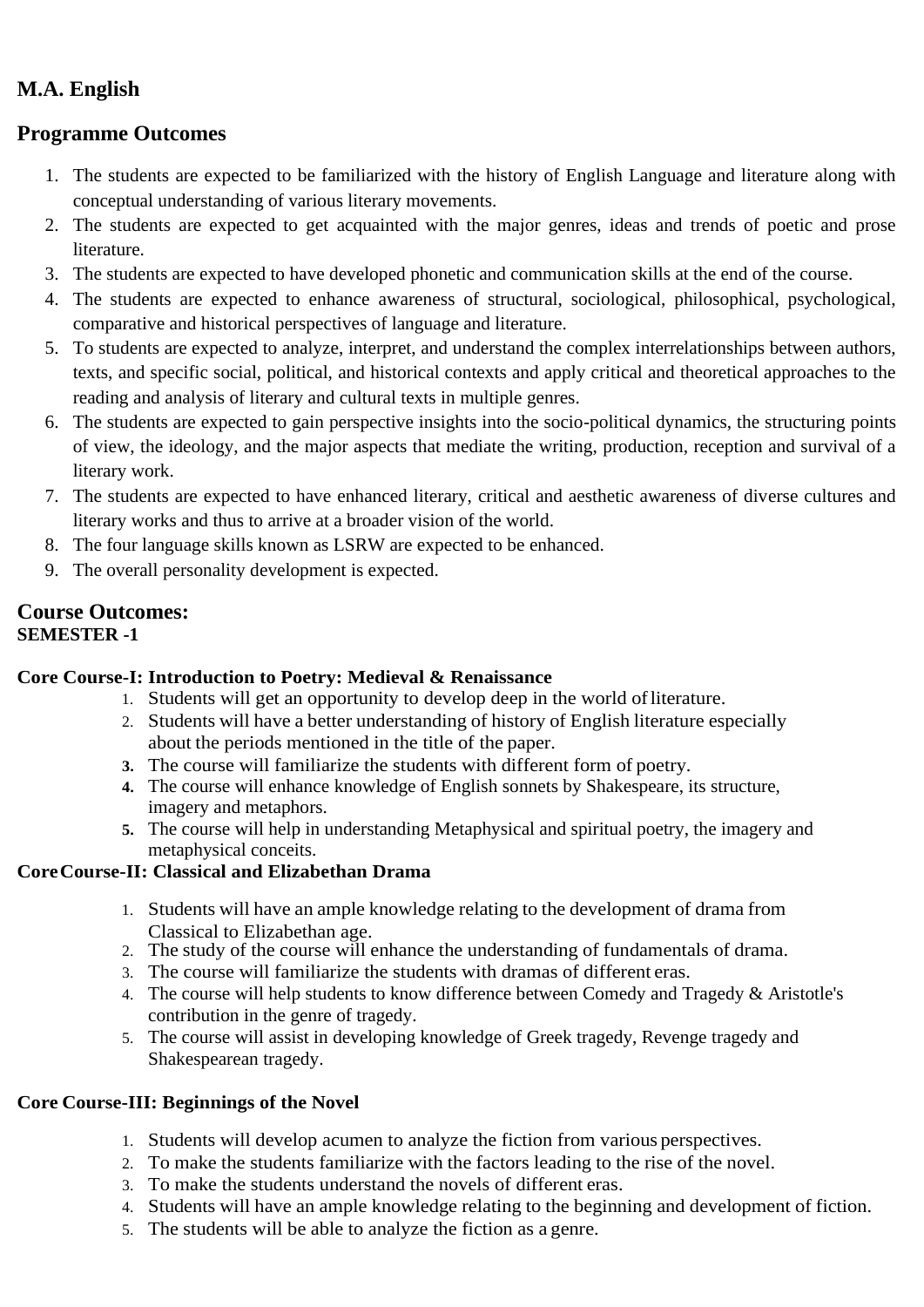## **Elective Course-IV-(i) English Phonetics and Phonology**

- 1. By the end of the course, the students will have basic insights into the sound system of English and the central analytic concepts of phonetics and phonology.
- 2. They will be able to understand how speech sounds are used to create meanings and how appropriate sounds are vital to the sense of an utterance.
- 3. They will be able to apply this knowledge to improve their own pronunciation and to analyze linguistic material.
- 4. The command over linguistic concepts will give the students an edge in their professional prospects.
- 5. Students will learn about syllable division.

## **Elective Course-IV-(ii): William Shakespeare: From Stage to Screen**

- 1. Students will get acquainted with Shakespeare and his dramas.
- 2. Students will learn the important attributes of Shakespearean comedy, tragedy and tragicomedy.
- 3. Students will also gather the knowledge about the contribution of Shakespeare to literature.
- 4. This course will help in explaining magical features of play and create interest of students in literature.

# **SEMESTER -2**

## **CoreCourse-V: Literary Criticism**

- 1. At the end of the course, the students will understand the function of criticism in relation to literary works.
- 2. Studying different critical traditions will help them to cultivate the criticalfaculty.
- 3. Students will be equipped with a working knowledge of the dominant concepts, terms and trends in literary criticism.
- 4. Acquaint themselves with the works of principal literary critics and theoreticians.

### **Core Course-VI: Poetry from Neo-Classical to Victorian Age**

- 1. Students will get acquainted with the social, historical, literary and cultural elements of Neo- classical and Victorian poetry.
- 2. Students will be able to analyze and appreciate the representative poems of Neoclassical and Victorian Poetry.
- 3. Students will get familiarized with the thematic issues related to Neo-classical and Victorian poetry.
- 4. The students will learn about Pre- Raphaelite poetry and its thematic concerns.

## **CoreCourse-VII: NineteenthCenturyFiction**

- 1. To enhance interest to read literary fiction from different parts of the world will develop among the students.
- 2. The students will understand how society and culture played a significant role in the lives of the writers of a particular nation.
- 3. The students will be able to comprehend the variations in the form and content of fictional works from across the globe.
- 4. The student will learn about creative patterns of writing fiction.

## **Elective Course-VIII Modern English Grammar and Usage**

- 1. Students will get acquainted with the basics of English grammar.
- 2. The study of this paper will enhance the communication skills of the students.
- 3. The grasp over communicative language will create more job opportunities.
- 4. The course will help to understand sentence formation.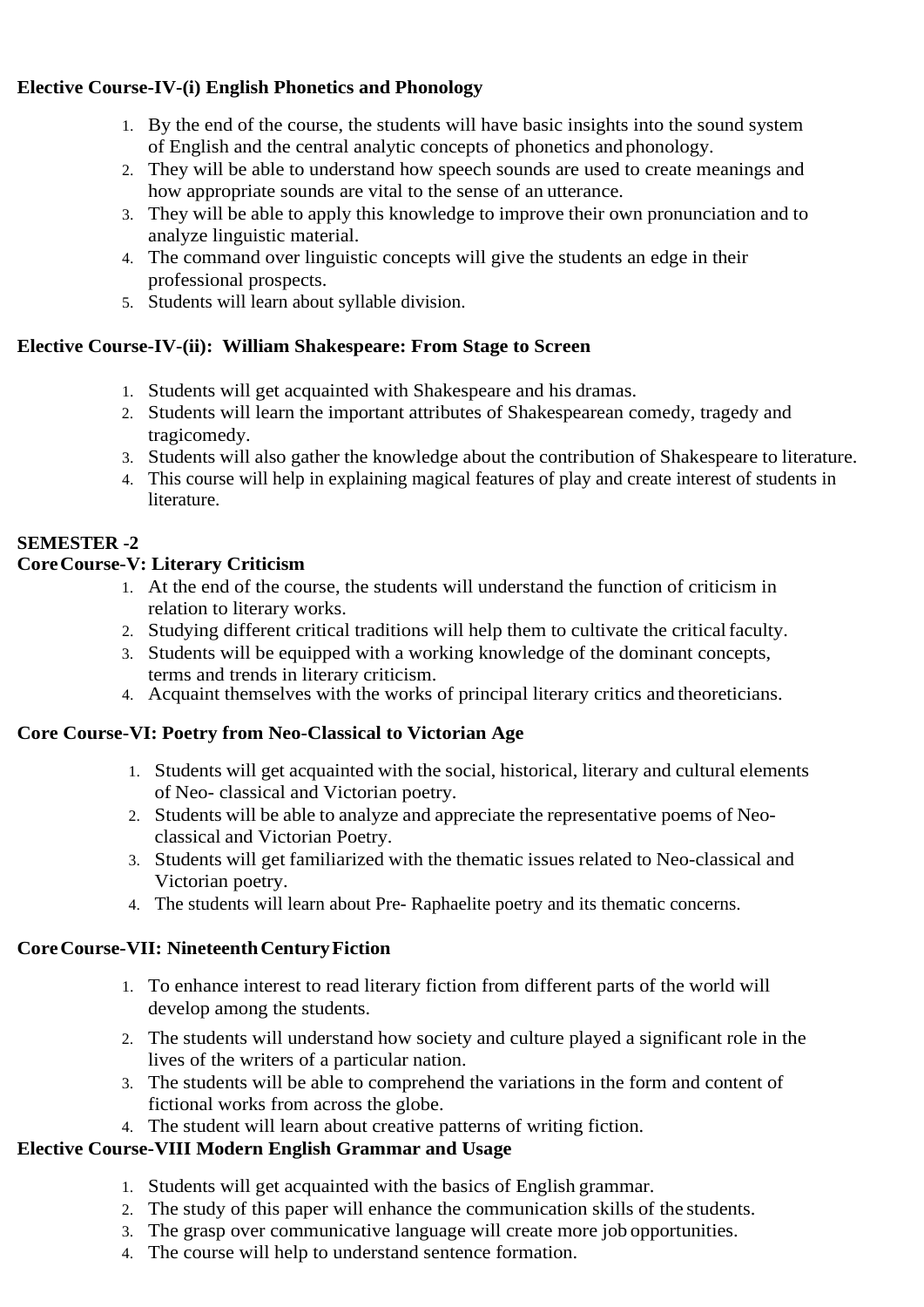#### **SEMESTER-3**

#### **Core Course IX: Literature and Modernity**

- 1: Students would be able to analyze the role of language in creating discourse.
- 2: Students would be able to interpret the genre of fiction writing during Modern times.
- 3: Students would examine the extent of capitalism governing everyday lifestyles.
- 4: Students would be able to evaluate the role of language and how it has transformed over the years.

#### **Core Course X: Twentieth Century Poetry and Fiction**

- 1: Students would extrapolate various historical and philosophical inter-textual references.
- 2: Students would be able to analyze various literary devices in poetry.
- 3: Students would be able to recognize the quality of absurdity in novels.
- 4: Students would be able to comprehend a novel of Existentialism philosophy.

#### **Core Course XI: Literature and Gender**

- 1: Students would be able to detect inter-textual elements in a novel.
- 2: Students would be able to recognize Indian writing in English.
- 3: Students would be able to analyze feminism and/or gender theory.
- 4: Students would be able to classify the texts with autobiographical elements.
- 5: Students would be able to evaluate the treatment of women throughout history.

#### **Elective Course XII: (i) Literature and Postcoloniality**

- 1: Students would study the theory of Post-Colonialism and how it governs our daily lives.
- 2: Students will be able to differentiate between various binaries of the theory and their ideologies.
- 3: Students would recognize the extent of Post Colonialism in the everyday life through the poems.
- 4: Students would be able to identify cross cultural references and how power operates the discourse.